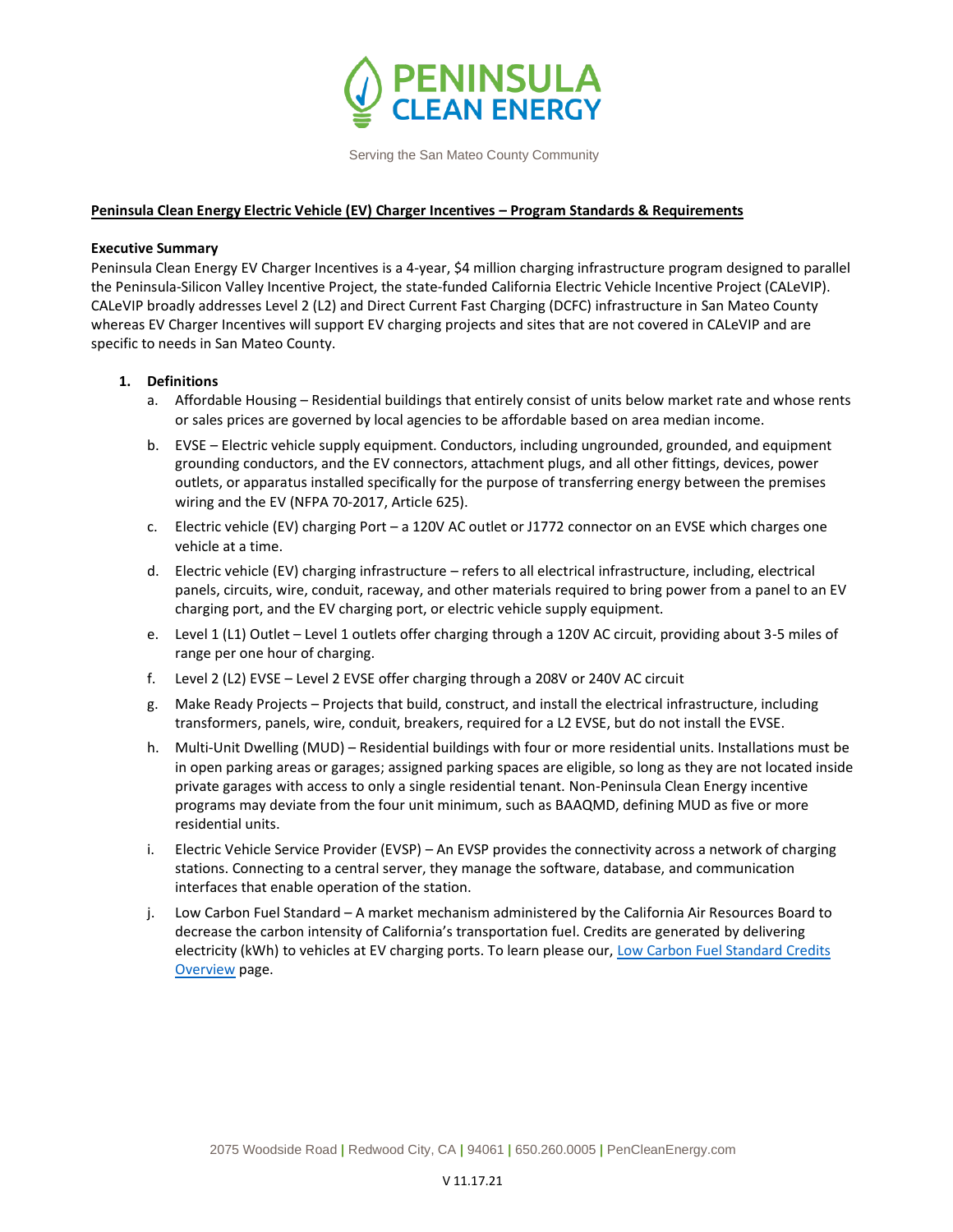## **2. Program Segments & Funding**

a. Eligibility

| <b>Measure Type</b>        | <b>Multi-Unit Dwellings</b> | <b>Non-Residential</b> |
|----------------------------|-----------------------------|------------------------|
| L1 outlet                  | Eligible                    | Eligible               |
| L <sub>2</sub> EVSE        | Eligible                    | Eligible (limited) $1$ |
| Main Panel Upgrade         | Eligible                    | Not Eligible           |
| Make Ready                 | Eligible                    | Eligible               |
| EV Charging for Resiliency | Eligible                    | Eligible               |

<sup>1</sup>Please review section 4, 'Incentive Amounts', for specific eligibility requirements

To be eligible for program funding, *all* projects must comply with the following requirements:

- 1. Location: Property is located within San Mateo County.
- 2. Customer Type: EVSE or circuit will be electrically connected to a meter associated with a Peninsula Clean Energy customer account.
	- a. **EXCEPTION:** If the site is a MUD, then the stations may be installed on a non-Peninsula Clean Energy meter, provided the main or primary building meter is associated with a Peninsula Clean Energy account.
- 3. Labor Requirements: All work performed on projects under this agreement shall be done by contractor companies that are IBEW signatory contractors and who hold a valid California C-10 license employing only California State Certified Electricians and California State Indentured Apprentices. PCEA reserves the right to amend and change labor requirements at any point during the program.
- 4. Installation Requirements: Installations must comply with all federal, state, and municipal laws, ordinances, rules, codes, standards, and regulations.
- 5. Funding Requirements: Funds are not retroactively available to projects where the equipment was already purchased.
- 6. Local Codes & Regulations: *Installations must be voluntary and surplus*—charging stations that are required to be installed by a regulation, local ordinance, building code, or other legal obligations (e.g., legal settlement, condition of lease agreement or use permit, EV-readiness ordinance) are NOT eligible, except for installations at affordable housing and public agencies.
- 7. Parking Type: Installations must be in open parking areas or garages,
	- a. assigned parking spaces are eligible
	- b. garages that are detached with access to a single tenant or resident and tied to a common meter are eligible, garages that do not meet both criteria are not eligible.
- b. Affordable Housing Funds Reservation
	- The program will reserve \$1 million towards affordable housing projects supporting Level 1 and Level 2 charging, including the installation of stations at existing affordable housing and new construction. Funding will be protected for up to 2 program years after which the allocation of funds will be re-assessed and any unreserved funds may be reallocated to the program funding pool and be eligible to fund other projects. Peninsula Clean Energy will notify applicants with incomplete projects of pending fund re-allocation 90 days before the expiration date.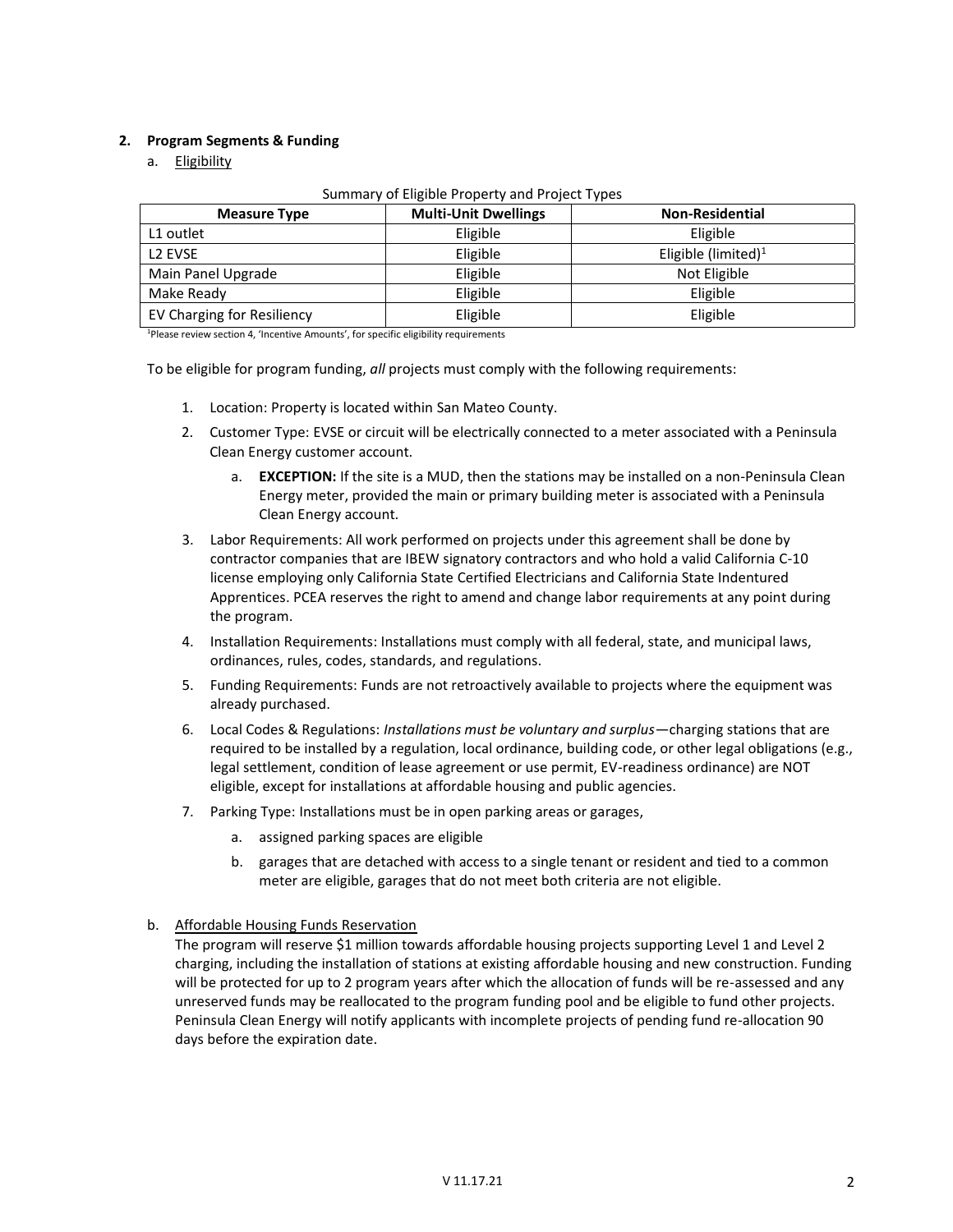## c. Combining Incentives

Installations may be eligible for additional funding programs such as CALeVIP and BAAQMD Charge! Program. When customers combine incentives from multiple sources, Peninsula Clean Energy EV Charger Incentives may be reduced so total incentives do not exceed the applicable caps indicated in the incentive table below.

The site eligibility, as outlined in the eligibility section, applies to all program segments unless otherwise designated or outlined within the program segment descriptions below.

- d. Low Carbon Fuel Standard Credits
	- i. All projects receiving funding from Peninsula Clean Energy will be required to designate Low Carbon Fuel Standard credits generated by the installed stations to Peninsula Clean Energy on an ongoing basis.
	- ii. All projects applying for Low Carbon Fuel Standard credit-backed incentives are required to enroll in Peninsula Clean Energy's Technical Assistance Program. Applicants that do not participate in the Technical Assistance Program will not be considered for LCFS incentives.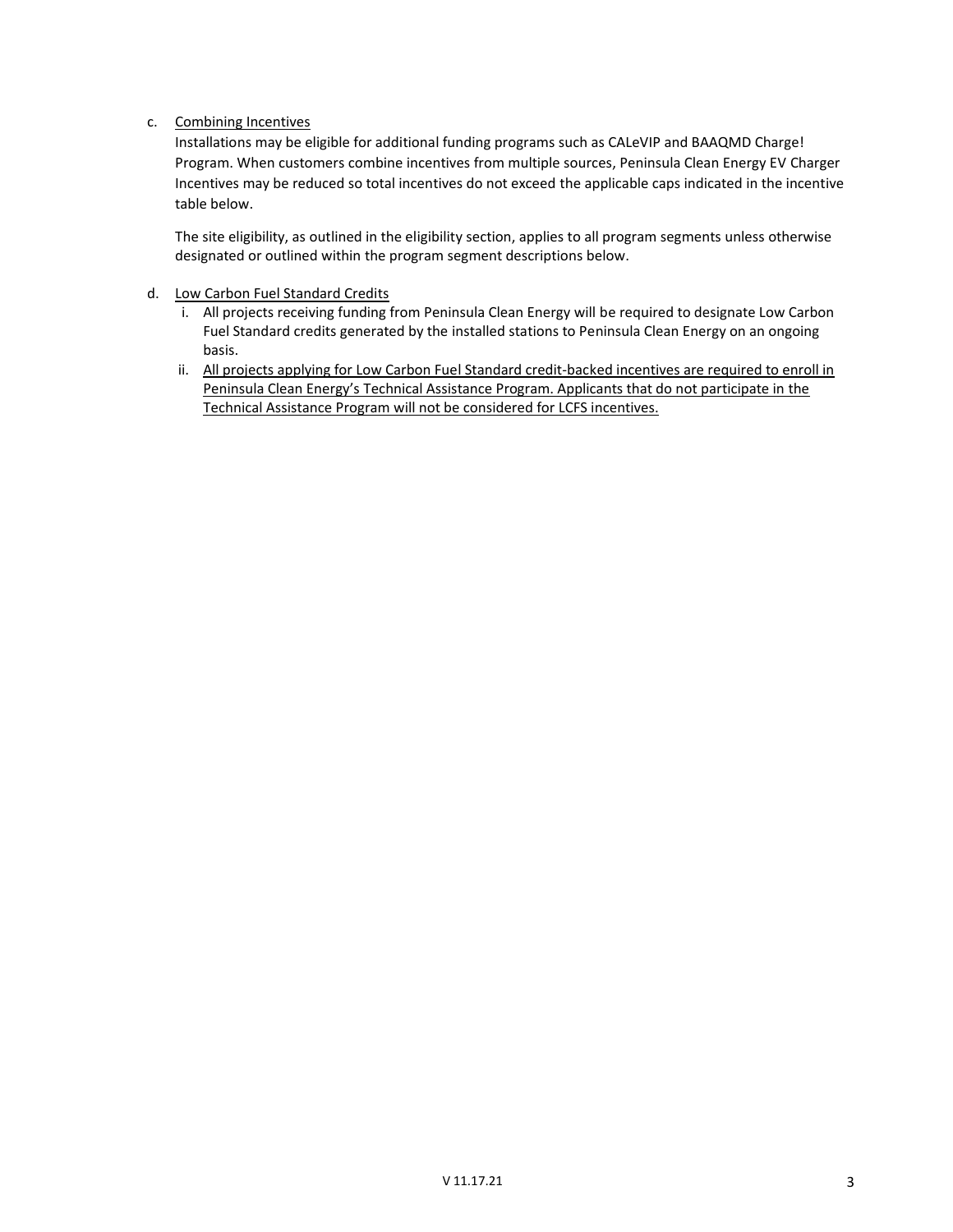#### **3. Installation Requirements**

Please review each section for more details on charging hardware requirements, and property qualifications and site eligibility.

- a. Level 1 (L1) Outlet (110/120V, 12A 24A)
	- i. Hardware Requirements
		- 1. Power Supply: 1.4 kW minimum
		- 2. NEMA 110/120V receptable, heavy duty, commercial, or industry grade
		- 3. Ground Fault Circuit Interrupter (GFCI) receptacle
		- 4. Must meet indoor or outdoor NEC requirements per installation location
	- ii. Software Requirement

1. N/A

- iii. Operational Requirements
	- 1. Operating Period:
		- a. Mandatory 3-year operation period
- b. Level 2 (L2) EVSE (208/ 240V, 30A 80A)
	- i. Hardware Requirements
		- 1. J-1772 standard commercial grade
		- 2. NEMA 3R rated (outdoor rated hardware) minimum
		- 3. 6.2 kW *minimum* capable power supply. Actual operating draw may be lower when controlled by power management.
		- 4. Must be Energy Star Certified
		- 5. Hardware must be new; no refurnished or repurposed equipment can be installed (e.g., equipment previously used as display)
	- ii. Software Requirements
		- 1. Communication Protocols:
			- a. Must use an open standard protocol, such as Open Charge Point Protocol (OCPP)
		- 2. Billing
			- a. Must accept some form of credit card and at least one additional form of payment (if payment is required)
	- iii. Installation & Operational Requirements
		- 1. EVSE Procurement:
			- a. Vendors must have installed and operated chargers in the United States for at least three years
		- 2. Operating Period:
			- a. Mandatory 3-year operation period with standardized data reporting frequency established in the Program Terms & Conditions
		- 3. Networking Agreement
			- a. Mandatory 2-year networking agreement with EVSP network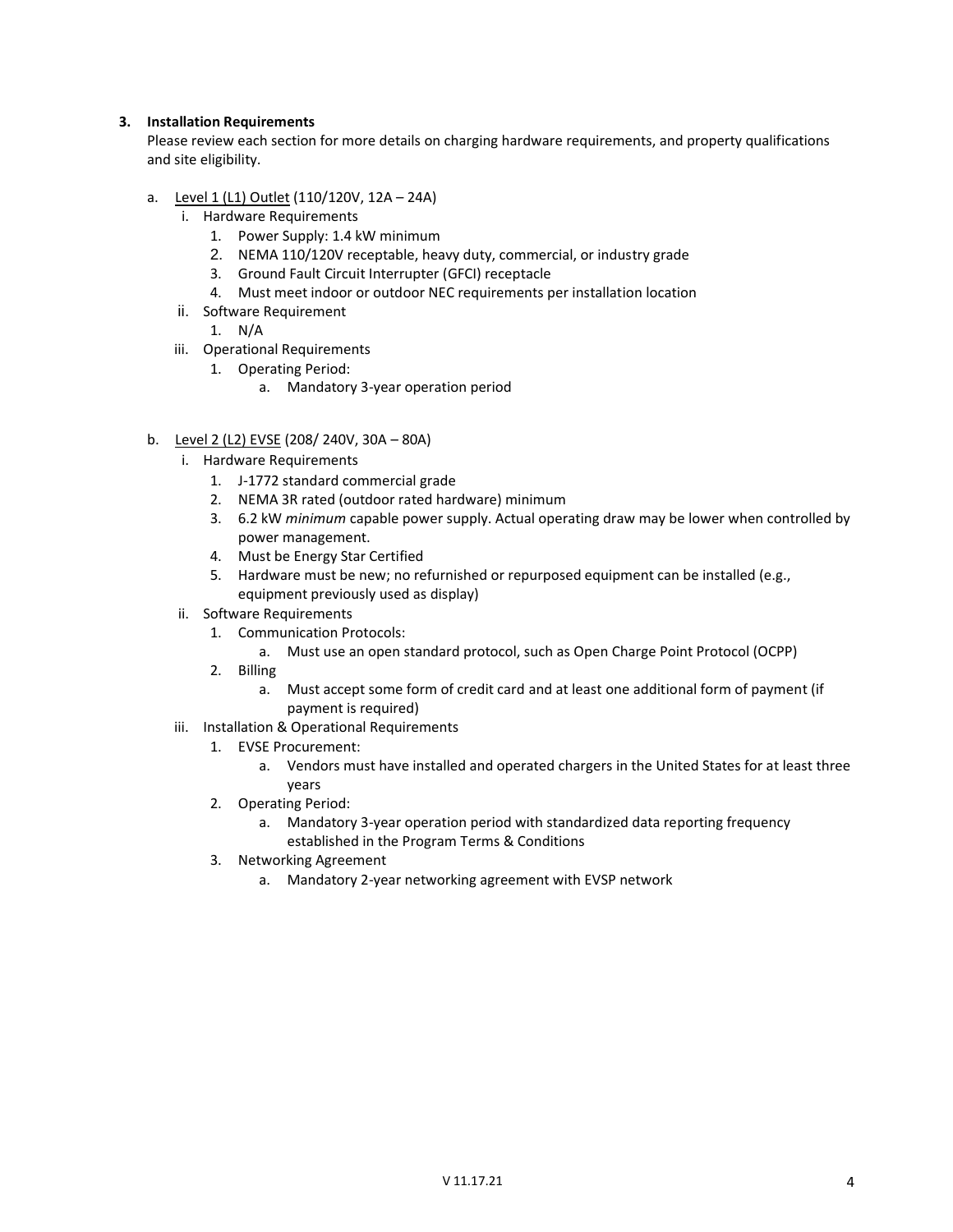#### c. **'**Make Ready' Retrofit Projects

EV Charger Incentives provides funding to create Make Ready Spaces by installing infrastructure for future EVSE installation.

Make Ready Spaces:

- i. Installs complete L2 EVSE circuits but does not install the EV charging port(s).
- ii. Installs up to 10 parking spaces with 40A circuits.

#### d. EV Charging for Resiliency

Peninsula Clean Energy aims to address EV charging resiliency concerns due to power shutoffs and natural disasters within San Mateo County. Up to \$100,000 is allocated to fund resiliency projects designed to support charging needs during grid events, shutdowns, or failures, and natural disasters. All projects applying for funding must comply with the following requirements:

- i. Must be publicly accessible 24/7
- ii. Must be accessible to the public to operate during grid shutdowns or failures, and other natural disasters
- iii. Must engage with emergency services organizations to coordinate site use during grid shutdowns or failures, and other natural disasters
- iv. Must demonstrate how station will operate during PSPS events
- v. Must comply with charging standards and requirements outlined in the above sections. Projects including DCFC stations must comply the standards and requirements outlined in the Peninsula-Silicon Valley Project Guidelines, which can be found on www.calevip.org Projects including DCFC stations must comply the standards and requirements outlined in the Peninsula-Silicon Valley Project Guidelines, which can be found on [www.calevip.org](http://www.calevip.org/)

Priority consideration for funding will be given to sites located in Tier 2 and Tier 3 fire zones as designated by the California Public Utilities Commission. Funding may be stacked with any program for which the project is eligible for, and applicants must submit information outlining the additional funding supporting the project.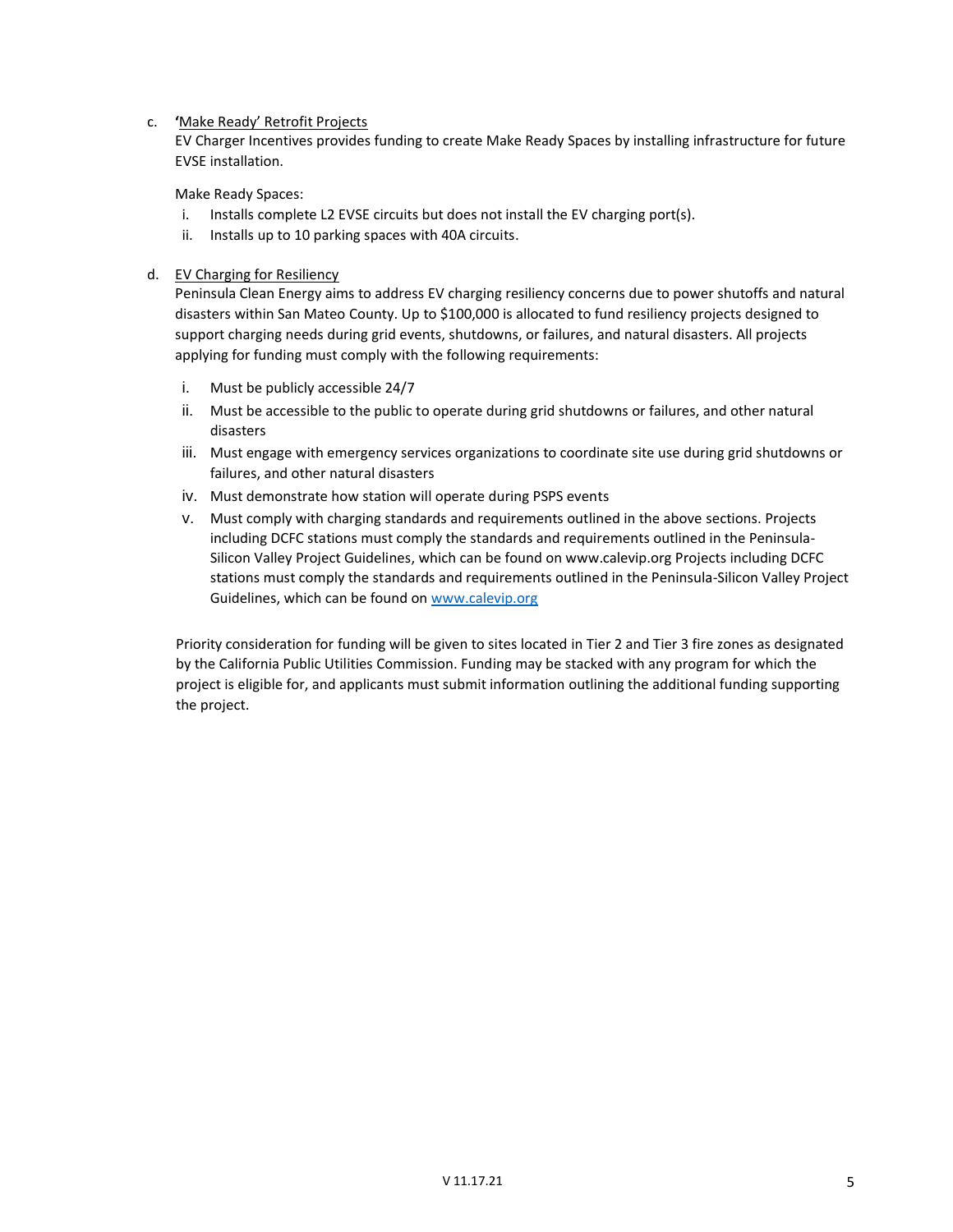#### **4. Incentive Amounts**

Program funding is capped at \$1,500,000 for projects at existing market rate properties with more Level 2 charging ports than Level 1 charging ports. Please refer to the table below for specific project caps.

| Property<br>Category | <b>Property Type</b>                                           | <b>Measure Type</b>             | Port<br><b>Incentive</b> | Applicable Cap <sup>1</sup>                  |
|----------------------|----------------------------------------------------------------|---------------------------------|--------------------------|----------------------------------------------|
| Existing             | Multi-Unit Dwelling                                            | L1 outlet                       | \$2,000                  | No cap                                       |
|                      |                                                                | L2 EVSE port                    | \$4,500                  | Up to 75% of project cost, maximum \$36,000  |
|                      |                                                                |                                 |                          | per property                                 |
|                      |                                                                | Main Panel Upgrade <sup>2</sup> | \$4,000                  | Up to \$4,000 per property                   |
|                      | Affordable Housing<br>Multi-Unit Dwelling                      | L1 outlet                       | \$2,500                  | No cap                                       |
|                      |                                                                | L2 EVSE port                    | \$4,500                  | Up to 100% of project cost, maximum \$36,000 |
|                      |                                                                |                                 |                          | per property                                 |
|                      |                                                                | Main Panel Upgrade <sup>3</sup> | \$4,000                  | Up to \$4,000 per property                   |
|                      | Workplace                                                      | $L1$ outlet <sup>4</sup>        | \$2,000                  | No cap                                       |
|                      |                                                                | L2 EVSE port <sup>5</sup>       | \$4,000                  | Up to \$80,000 per property                  |
|                      | Any                                                            | Make Ready circuit <sup>6</sup> | \$2,000                  | Up to \$20,000 per property                  |
|                      | <b>Public Agency</b>                                           | L2 EVSE port <sup>7</sup>       | \$4,500                  | Up to \$90,000 per property                  |
| <b>New</b>           | <b>Market Rate</b>                                             | L1 outlet                       | \$1,000                  | No cap                                       |
|                      | Multi-Unit Dwelling L2 EVSE port<br>(Above Code <sup>8</sup> ) |                                 | \$2,000                  | Up to \$40,000 per property                  |
|                      | Affordable Housing                                             | L1 outlet                       | \$1,500                  | No cap                                       |
|                      | Multi-Unit Dwelling L2 EVSE port                               |                                 | \$2,500                  | Up to \$100,000 per property                 |
|                      | Public Agency <sup>9</sup>                                     | L1 outlet                       | \$1,000                  | No cap                                       |
|                      |                                                                | L2 EVSE port                    | \$2,000                  | Up to \$250,000 per property                 |
| New or               | Any                                                            | <b>Resilient L2 or DCFC</b>     | \$10,000                 | Up to \$50,000 per property                  |
| Existing             |                                                                | port                            |                          |                                              |

<sup>1</sup>Maximum incentive award is up to 100% of project cost – maximum port incentive or applicable cost, whichever is less, unless otherwise stated

<sup>2,3</sup>Must install 4 or more ports to be eligible for the main panel upgrade incentive

<sup>4</sup>Dedicated public or private fleets are not eligible

5,7 Sites applying for Low Carbon Fuel Standard backed incentives must enroll in Peninsula Clean Energy's Technical Assistance Program and final eligibility for incentives is at Peninsula Clean Energy's discretion

<sup>6</sup>Cannot be layered with L2 incentives from other programs to fund the same port

<sup>8</sup>Market rate above code incentive covers *voluntary and surplus* charging stations from those required to be installed by a regulation, local ordinance, building code, or other legal obligations.

<sup>9</sup>If a new construction project is a multi-use site and is eligible for multiple incentive categories, the site owner must select which property type category and corresponding incentive structure to apply for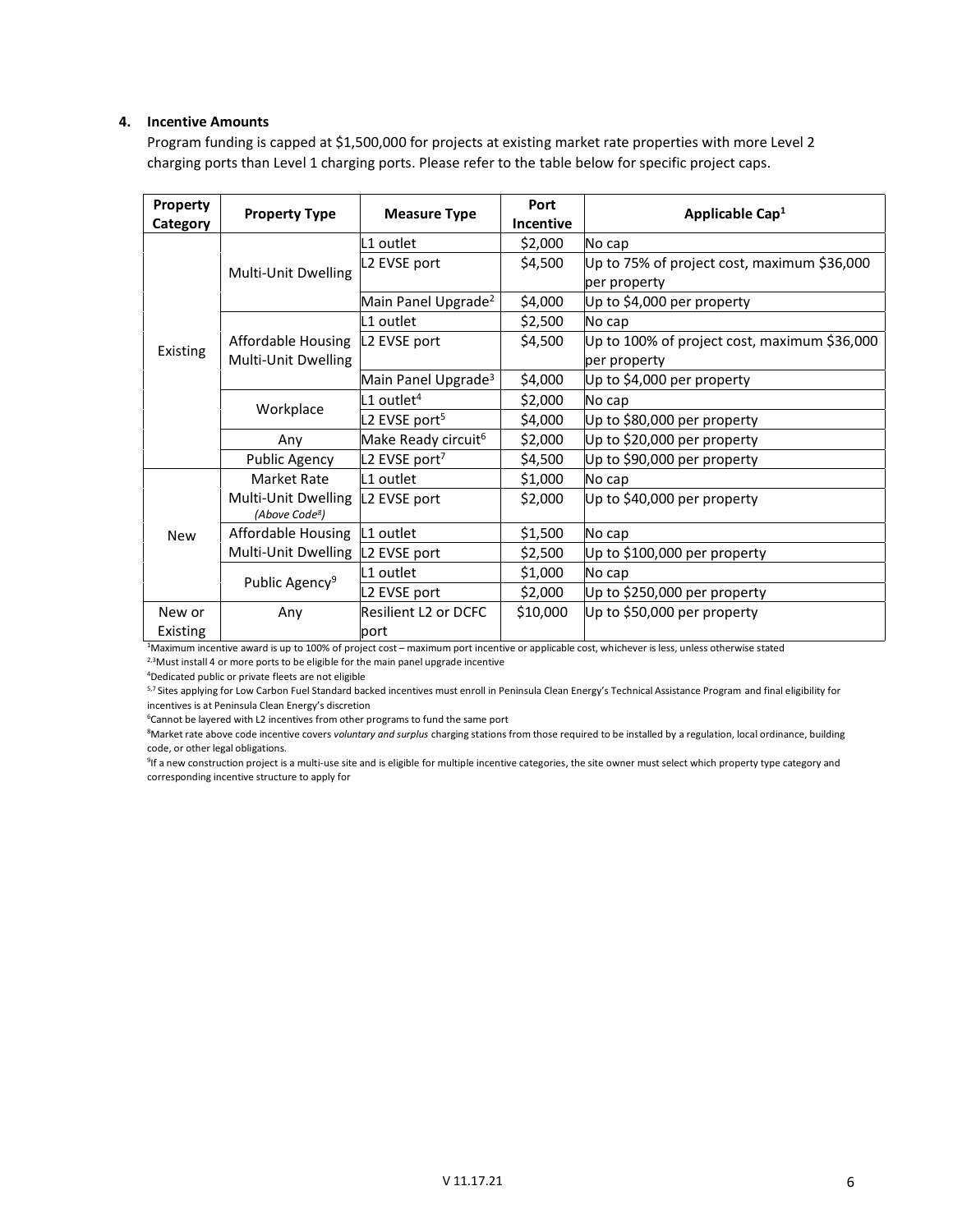## **5. Eligible Project Costs**

All incentives are capped at a percentage of project costs. Project costs can only include the monetary cost required to install the EVSE included within the project scope. Peninsula Clean Energy requires itemized invoices fully documenting the project costs prior to issuing the incentive payment. The following costs are considered eligible project costs when determining the incentive cap:

- Utility service upgrades, net of any utility service allowance
- Design & engineering services
- Installation costs, including materials and labor
- Service, warranty, and O&M agreements
- Electric infrastructure (including conduit, panels, wiring, etc.)
- Installation costs (labor and electrical materials)
- Project signage
- Required ADA upgrades due to charging project
- Load management, or 'power sharing' equipment
- Adder Hardware
	- $\circ$  'Networked' L1 charging management systems; for example, networked energy monitors, energy controllers, or outlets added to the project to create a 'networked' L1 charging station must enable:
		- $\blacksquare$ Wi-Fi or cellular connectivity and the ability to interface with third party API
		- **Data collection of charging events and sessions (including total kWh delivered per session,** start and stop time of session, location of session, and unique station identifying serial number) and wireless transmission of those data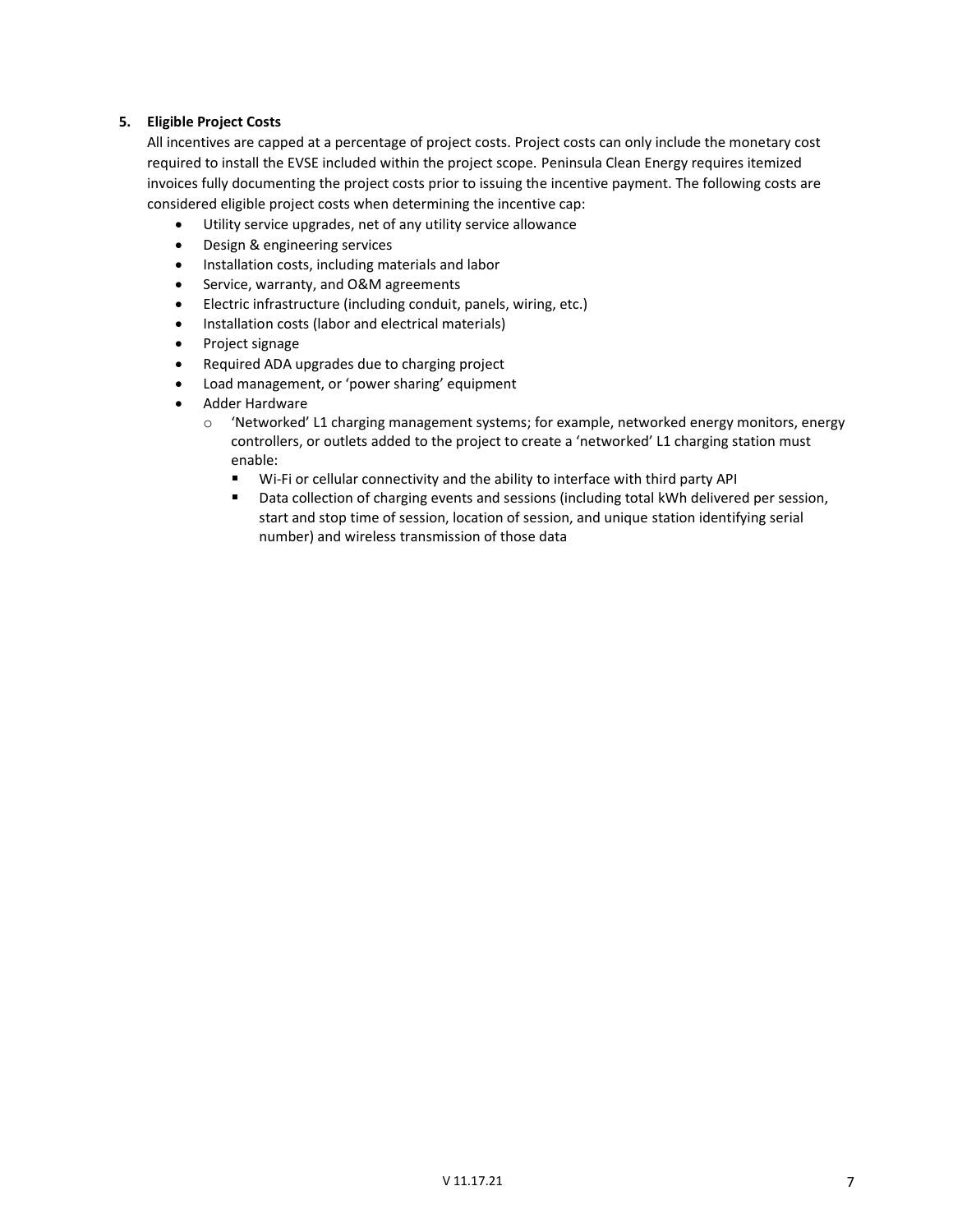# **6. Fund Reservation Period**

All project applications approved for incentive rebate must be completed and required verification submitted within charging port installation timeline outlined below:

| Property<br>Category | Property Type                                       | Unit Type                    | <b>Funds Reservation Period</b>                                                                                                                                                                                                                                                                                                                                  |  |
|----------------------|-----------------------------------------------------|------------------------------|------------------------------------------------------------------------------------------------------------------------------------------------------------------------------------------------------------------------------------------------------------------------------------------------------------------------------------------------------------------|--|
| Existing             | Multi-Unit Dwelling                                 | L1 outlet                    | 270 days                                                                                                                                                                                                                                                                                                                                                         |  |
|                      |                                                     | L2 EVSE port                 |                                                                                                                                                                                                                                                                                                                                                                  |  |
|                      | Affordable Housing<br>Multi-Unit Dwelling           | L1 outlet                    | 365 days (12 months)                                                                                                                                                                                                                                                                                                                                             |  |
|                      |                                                     | L2 EVSE port                 |                                                                                                                                                                                                                                                                                                                                                                  |  |
|                      | Workplace                                           | L1 outlet                    | 270 days                                                                                                                                                                                                                                                                                                                                                         |  |
|                      |                                                     | L2 EVSE port                 | 270 days                                                                                                                                                                                                                                                                                                                                                         |  |
|                      | <b>Public Agency</b>                                | L2 EVSE ports                | 270 days                                                                                                                                                                                                                                                                                                                                                         |  |
|                      | Any                                                 | Make Ready circuit           | 270 days                                                                                                                                                                                                                                                                                                                                                         |  |
| <b>New</b>           | Market Rate Multi-<br>Unit Dwelling (Above<br>Code) | L1 outlet                    | Reservation period: 2 years (up to 9 months<br>prior to program termination)<br>Required progress milestones to maintain<br>the reservation:                                                                                                                                                                                                                     |  |
|                      |                                                     | L2 EVSE port                 | Design drawing showing scope of<br>EV charging by 6 months, and<br>Copy of approved building permit<br>by 12 months<br>PCE retains the right to extend the milestone<br>deadlines at its discretion, providing it is<br>within the budget authorization period of 2<br>years                                                                                     |  |
|                      | <b>Affordable Housing</b><br>Multi-Unit Dwelling    | L1 outlet                    | Reservation Period: 3 years (up to 9 months<br>prior to program termination)<br>Required progress milestones to maintain<br>reservation:<br>Submit confirmation of "Notice to<br>Proceed" documentation<br>PCE retains the right to extend the milestone<br>deadlines at its discretion, providing it is<br>within the budget authorization period of 3<br>years |  |
|                      |                                                     | L2 EVSE port                 |                                                                                                                                                                                                                                                                                                                                                                  |  |
|                      | <b>Public Agency</b>                                | L1 Outlet                    | 365 days (12 months)                                                                                                                                                                                                                                                                                                                                             |  |
|                      |                                                     | L2 EVSE Port                 | 365 days (12 months)                                                                                                                                                                                                                                                                                                                                             |  |
| New or<br>Existing   | Any                                                 | Resilient L2 or<br>DCFC port | 365 days (12 months)                                                                                                                                                                                                                                                                                                                                             |  |